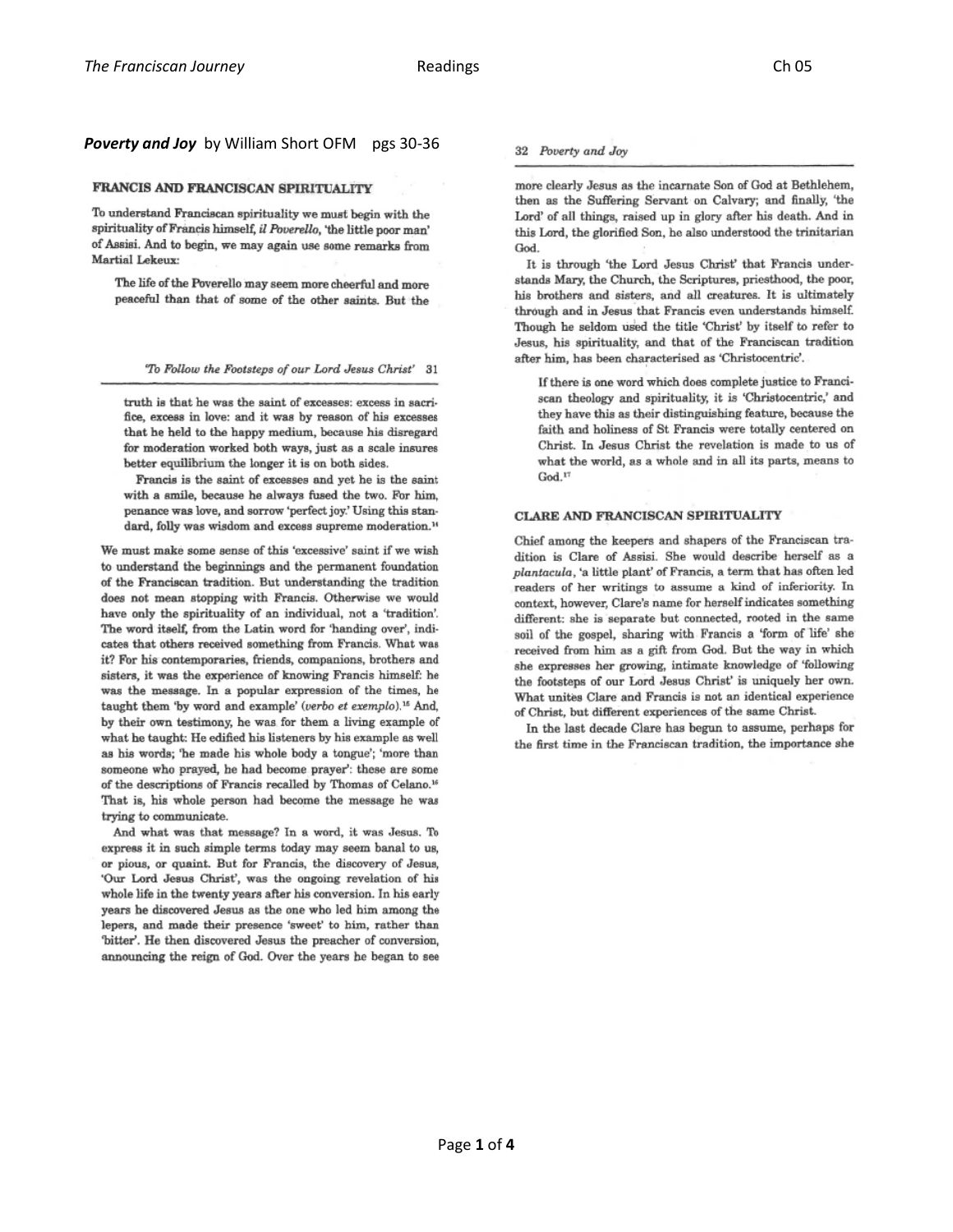"To Follow the Footsteps of our Lord Jesus Christ' 33

deserves as the first interpreter of the Franciscan tradition. With the community of women who gathered around her, she served as an essential bridge between the earliest days of the Franciscan tradition and its communication to later generations. Since she outlived Francis by nearly thirty years - he died in 1226, she in 1253 - her interpretation of the 'founding moments' of the Franciscan school helped to shape the tradition in ways we are only now beginning to understand. One example may help to illustrate this important point. In the account of Clare's death, written within a year of the event, the description of people at her deathbed is illuminating. There is Leo, formerly secretary to Francis and one of his early companions. With him are Rufino and Angelo, two other early companions and personal friends. And these three are generally believed to be the most important sources for much of the knowledge we have of Francis' life. And, among all the early texts of the tradition, where do we find them, after Francis' death, all in the same place? Only at Clare's side. While the scene as it is described is probably historically accurate (the participants were all still living when Clare's Life was published), it is even more important for what it represents symbolically: Clare at the centre of the early companions, at the core of the tradition as it is being handed over to the next generation. For this reason, some authors today are beginning to speak of a 'Francis-Clarian' tradition. More than a disciple, Clare is also a creative architect of the tradition she lived.

#### GROWTH AND DEVELOPMENT

In the centuries following the deaths of Francis and Clare the tradition they established kept alive some great themes enunciated in their writings and exemplified in their lives, and neglected others, as we will see in the pages that follow. Controversies about the real intentions of the founders led to reforms and divisions, typifying the kind of anarchy that some have seen at the heart of this movement.

#### 34 Poverty and Joy

The order which has been through the most crises is certainly that of St Francis, a fine example of triumphant anarchy... On the human level, it must be admitted that to have emerged victorious from so many crises is at least a sign of extraordinary vitality.<sup>18</sup>

Disputes over poverty rocked the Franciscan world from the late thirteenth through the early fourteenth century. Various reform movements championed their visions of an earlier age of truly 'spiritual' Franciscan life, leading to divisions that in part still mark contemporary Franciscan vocabulary: Conventuals, observants, Capuchins, Reformed, Recollects and a host of others.

The Franciscan tradition produced great theologians in the thirteenth and fourteenth centuries, among whom Bonaventure and John Duns Scotus are the most important. And the tradition has produced a wonderful and diverse crop of mystics and spiritual writers, from Angela of Foligno in medieval Umbria, to Benet of Canfield, a former English Puritan in seventeenth-century France.

After more than a century of suppressions, persecutions and gradual disintegration, at the end of the nineteenth century a slow recovery began. All the components of the large Franciscan Family were again flourishing during the first half of the twentieth century. With the call of the Second Vatican Council for religious families to return to the charism of their founders, the Franciscan tradition continued the long but fruitful process of rediscovering Francis and Clare begun in the late 1800s. And a study like this one would not have been possible without what can only be called the explosion of interest in the two saints from Assisi in the last twenty years.

### THEMES OF THE FRANCISCAN TRADITION

After this brief overview of the history of the Franciscan tradition, a few words are in order about the themes of that tradition. Each of the following chapters will examine one of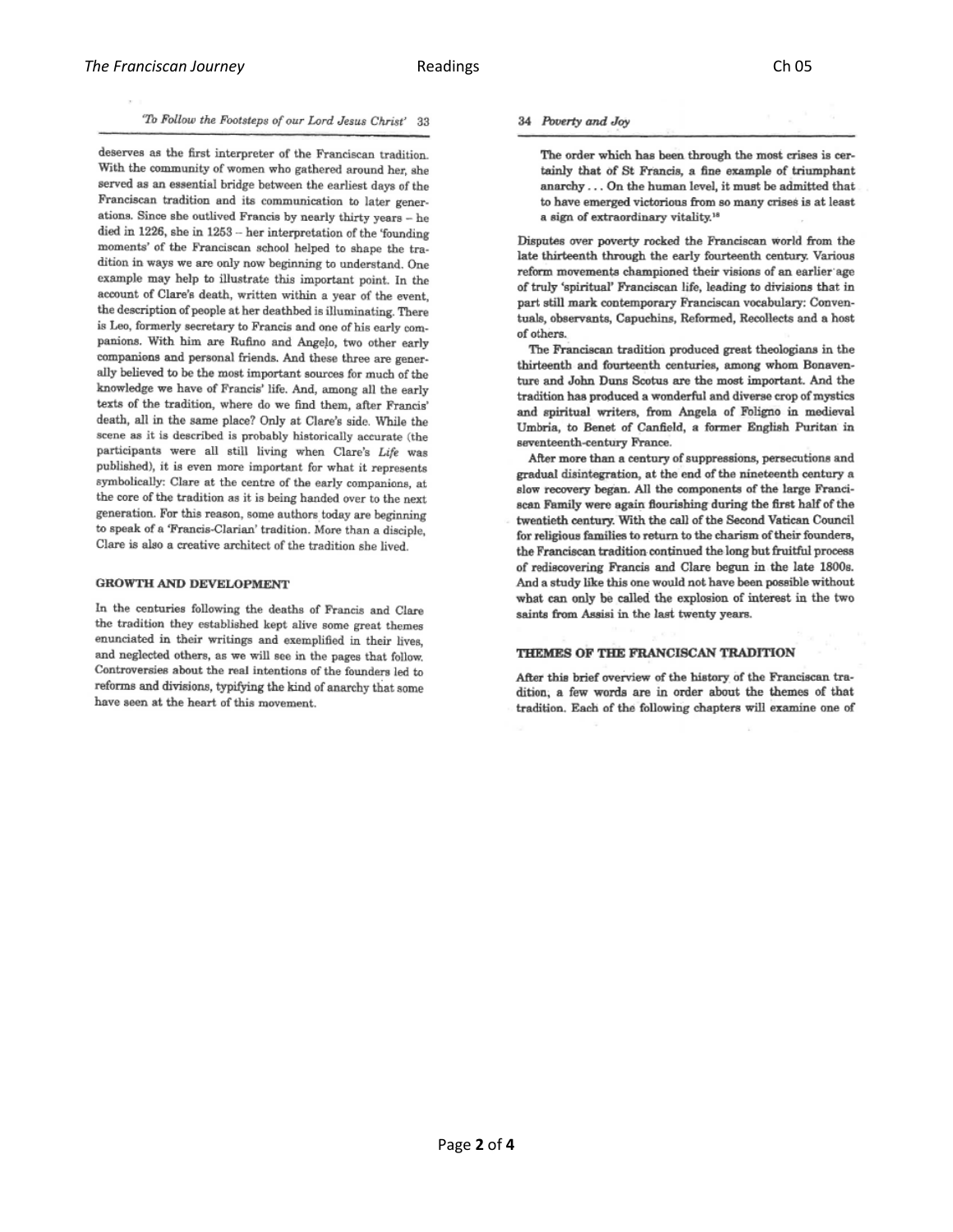'To Follow the Footsteps of our Lord Jesus Christ' 35

these: the incarnation; life in poverty; the lepers; the hermitages; the cross; and creation. In order of importance, the first theme of Franciscan spirituality must be that of the incarnate God. Though the topic recurs constantly in Christian spirituality, the particular emphasis given to the incarnation by the Assisian saints relates it directly to their embrace of poverty as a spiritual path.

Poverty, or 'living without grasping', marks the writings and lives of both Francis and Clare. A key to their understanding of Christ, poverty also became a source of division among their followers.

People with Hansen's disease (leprosy) shaped Francis' experience of human suffering in a way that led him to see the suffering of Christ in vividly physical terms. Though their presence was important in the spirituality of Francis himself, the people with leprosy gradually 'disappear' in later Franciscan texts, until fairly recently.

Francis wrote a Rule for his brothers living in hermitages. These places of solitude still symbolise the long tradition of Franciscan contemplation. Championed especially by reform movements, the places of retreat produced important writers during the 'Golden Age' of sixteenth-century mysticism.

The cross, with its reference to suffering, death and glorification, epitomises for these founders the depths of charity. Clare's own vivid meditations of the 'Mirror suspended on the wood of the Cross' reveal a good deal of her own mystical identification with Christ. Francis, with his physical 'mirroring' of Christ's suffering, the 'stigmata' seen on his body, became a popular saint in the Middle Ages for his 'conformity' to the passion of Christ.

A well-known classic of medieval Italian religious poetry, Francis' 'Canticle of the Creatures' or 'Canticle of Brother Sun', opens a new chapter in the history of Christian spirituality. Here are the seeds of a spirituality that embraces creation, nature, the world, as a revelation of God, not a distraction. Early biographers of the saint point to his unique relationship

#### 36 Poverty and Joy

of friendship, or kinship, with animals, plants and natural elements.

These few themes hardly cover the territory of Franciscan spirituality. Hopefully they will suggest some of its important landmarks. Each of the following chapters will examine the import of one of these themes in Francis, Clare and a few of their followers. In conclusion I will suggest some ways in which this 'anarchic' and lively tradition may help to satisfy a contemporary hunger for a liveable spirituality.

## **United States Catholic Catechism for Adults Pages 51-53** *God is the Trinity*

### GOD IS THE TRINITY

*The mystery of the Holy Trinity is the central mystery of the Christian faith and of Christian life.* —CCC, no. 261

The Old Testament shows God as one, unique, without equal. "Hear, O Israel! The Lord is our God, the Lord alone" (Dt 6:4; Mk 12:29). He

created the world, made a covenant with his people, and is the Father of the poor, the orphan, and the widow.

In the Creeds, we profess our faith in God as "Father almighty." His fatherhood and power illumine each other by his care for us, by adopting us as sons and daughters in Baptism and by being rich in mercy to forgive our sins. Scripture constantly praises the universal power of God as the "mighty one of Jacob" and the "Lord of hosts" (Gn 49:24; Is

1:24ff.). God's power is loving, for he is our Father.

> God's parental tenderness can also be expressed by the image of motherhood, which emphasizes God's immanence, the intimacy between Creator and creature. The language of faith thus draws on the human experience of parents, who are in a way the first representatives of God for man. But this experience also tells us that human parents are fallible and can disfigure the face of fatherhood and motherhood. We ought therefore to recall that God transcends the human distinction between the sexes. He is neither man nor woman: he is God. He also transcends human fatherhood and motherhood, although he is their origin and standard: no one is father as God is Father. (CCC, no. 239)

 Jesus revealed God as *Father* in a new sense. God is Father in his relation to Jesus, his only begotten Son. At the Last Supper, Jesus calls God "Father" forty-five times (cf. Jn 13-17). The Son is divine, as is the Father (cf. Mt 11:27). In a later chapter, Jesus as the Second Person of the Trinity will be discussed further.

 Before the Passion, Jesus promised to send the Holy Spirit as teacher, guide, and consoler. The Spirit's appearance at Pentecost and at other events in the New Testament gives ample evidence of the Holy Spirit as the third Person of the Trinity. This, too, will be discussed in a later chapter.

 The mystery of the Holy Trinity is the central mystery of the Christian faith and life. God reveals himself as Father, Son, and Holy Spirit. The doctrine of the Trinity includes three truths of faith.